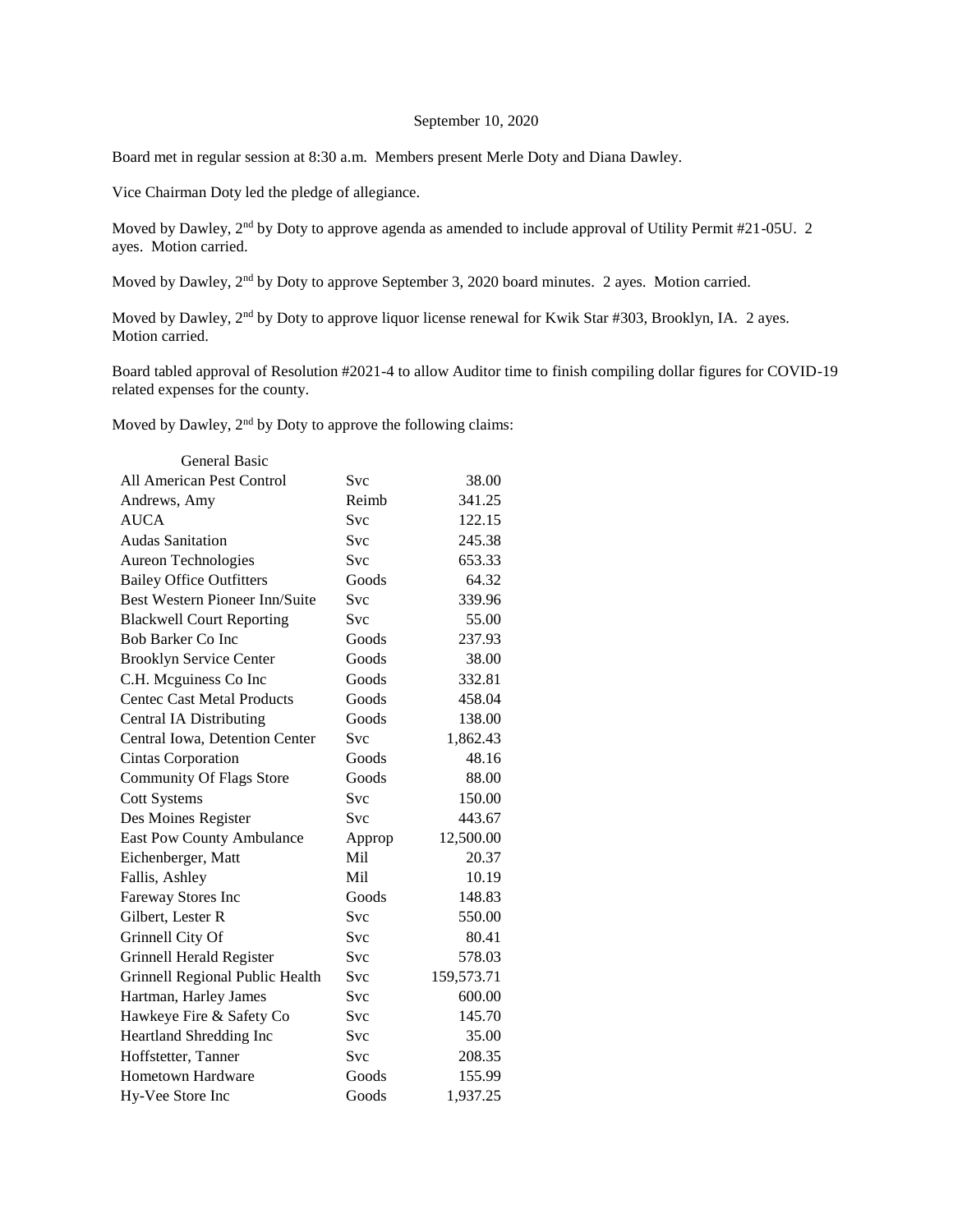| <b>IMWCA</b>                            | Svc    | 1,634.75  |
|-----------------------------------------|--------|-----------|
| Infomax                                 | Svc    | 1,059.11  |
| Iowa City VA Volunteer Svcs             | Svc    | 218.00    |
| Jensen Heating & AC Inc                 | Svc    | 75.08     |
| John Deere Financial                    | Goods  | 425.68    |
| Klaver, Bart                            | Reimb  | 43.14     |
| Lamb, Mary                              | Svc    | 205.00    |
| Lowry Equipment Rentals LLC             | Svc    | 75.00     |
| LSQ Funding Group LC                    | Svc    | 162.00    |
| Mahaska Communication Group             | Svc    | 127.23    |
| Mail Services LLC                       | Svc    | 5,595.99  |
| <b>Malcom Lumber</b>                    | Goods  | 69.12     |
| <b>Marion County Sheriff</b>            | Svc    | 117.25    |
| Matt Parrott/Storey Kenworthy           | Goods  | 112.85    |
| Meyer, Jodi                             | Reimb  | 80.25     |
| Meyer, Uwe                              | Mil    | 21.29     |
| Mid American Energy                     | Svc    | 2,956.56  |
| Montezuma Ambulance Svc                 | Approp | 12,500.00 |
| Montezuma Municipal Utilities           | Svc    | 4,521.85  |
| New Century F.S. Inc                    | Goods  | 90.00     |
| <b>Office Depot</b>                     | Goods  | 124.50    |
| <b>Pitney Bowes</b>                     | Svc    | 3,902.05  |
| <b>Polk County Treasurer</b>            | Svc    | 754.31    |
| Pow Co Employee Health Plan             | Svc    | 480.28    |
|                                         |        |           |
| Tr                                      |        |           |
| Poweshiek County 4-H                    | Approp | 6,250.00  |
| <b>Poweshiek Transfer Station</b>       | Svc    | 201.35    |
| <b>Quill Corporation</b>                | Goods  | 92.51     |
| Schuck, Russ                            | Mil    | 82.94     |
| Schumacher Elevator Co                  | Svc    | 276.20    |
| Secretary Of State                      | Svc    | 30.00     |
| Sinclair Napa                           | Goods  | 8.69      |
| Speck Usa                               | Svc    | 9,650.00  |
| The Depot Express                       | Goods  | 159.96    |
| The Record                              | Svc    | 480.29    |
| Treasurer State Of Iowa                 | Svc    | 11,345.00 |
| True Value                              | Goods  | 298.17    |
| <b>United States Cellular</b>           | Svc    | 388.50    |
| <b>US Bank Equipment Finance</b>        | Svc    | 945.88    |
| Van Hulzen Appraisal Services           | Svc    | 1,150.00  |
| Verizon                                 | Svc    | 80.13     |
| Victor Oil, Inc.                        | Goods  | 694.00    |
| Wapsi Valley Archaeology Inc            | Svc    | 3,875.91  |
| Watts Technologies Inc                  | Goods  | 278.00    |
| West Payment Center                     | Svc    | 666.82    |
| Windstream                              | Svc    | 1,885.05  |
| <b>Windstream Communications</b><br>Inc | Svc    | 120.00    |

General Supplemental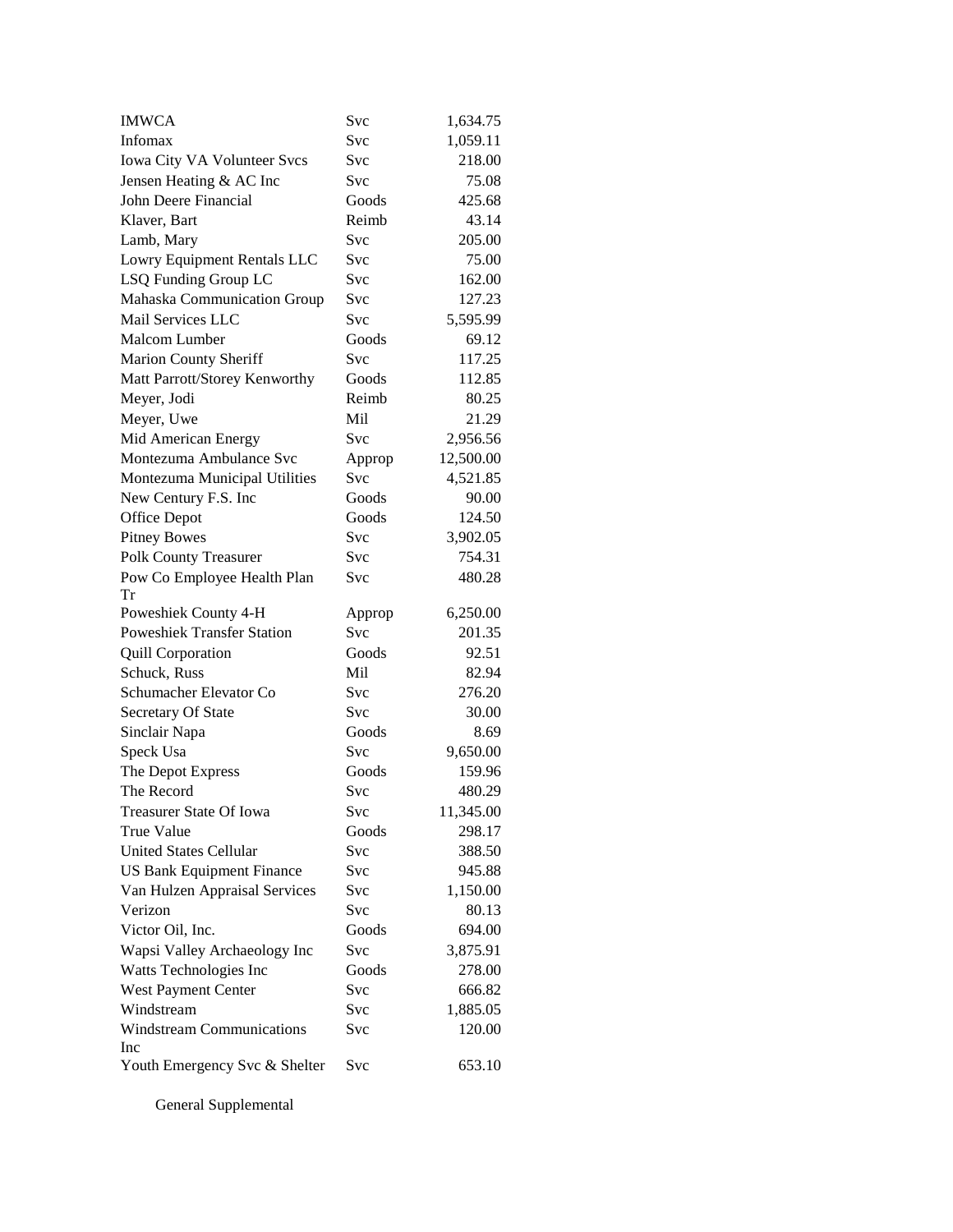| Matt Parrott/Storey Kenworthy   | Svc        | 116.10    |
|---------------------------------|------------|-----------|
| <b>Pitney Bowes</b>             | <b>Svc</b> | 659.15    |
|                                 |            |           |
| <b>MH/DD Services</b>           |            |           |
| <b>IMWCA</b>                    | Svc        | 149.32    |
| Poweshiek County Auditor        | <b>Svc</b> | 600.00    |
| Windstream                      | Svc        | 274.75    |
|                                 |            |           |
| <b>Rural Services Basic</b>     |            |           |
| <b>Brooklyn Public Library</b>  | Approp     | 6,071.00  |
| <b>Brooklyn Service Center</b>  | Goods      | 32.70     |
| Deep River City Of              | <b>Svc</b> | 600.00    |
| Des Moines Register             | <b>Svc</b> | 22.04     |
| Drake Community Library         | Approp     | 6,071.00  |
| <b>Grinnell Firestone Store</b> | Svc        | 982.05    |
| <b>Grinnell Herald Register</b> | <b>Svc</b> | 17.83     |
| Hometown Hardware               | Goods      | 12.48     |
| <b>IMWCA</b>                    | <b>Svc</b> | 1,690.87  |
| Keystone Laboratories           | Svc        | 400.50    |
| Montezuma Public Library        | Approp     | 6,071.00  |
| New Century F.S. Inc            | Goods      | 2,360.98  |
| <b>Pitney Bowes</b>             | Svc        | 65.55     |
| Sinclair Napa                   | Goods      | 73.64     |
| Taylor Auto Body, Inc           | Svc        | 874.76    |
| The Depot Express               | Goods      | 809.72    |
| The Record                      | Svc        | 45.58     |
| Vannoy Chevrolet Co             | <b>Svc</b> | 309.46    |
| Verizon                         | <b>Svc</b> | 40.01     |
| Wex Bank                        | Goods      | 103.11    |
| Windstream                      | Svc        | 58.97     |
|                                 |            |           |
| Secondary Road                  |            |           |
| Airgas Usa LLC                  | Svc        | 1,086.98  |
| <b>Alliant Energy/IPL</b>       | Svc        | 119.71    |
| Altorfer Machinery Co           | Svc        | 424.20    |
| American Legion Blakley Steven  | Svc        | 343.00    |
| Arnold Motor Supply Inc         | Goods      | 835.37    |
| <b>AUCA</b>                     | <b>Svc</b> | 529.00    |
| <b>Audas Sanitation</b>         | Svc        | 226.50    |
| <b>Bauer Built</b>              | Goods      | 14,355.36 |
| Blake Hershberger Ent LLC       | <b>Svc</b> | 885.00    |
| Block, Marty                    | Svc        | 75.00     |
| <b>Brooklyn Building Center</b> | Goods      | 43.82     |
| <b>Brooklyn Mun Utilities</b>   | Svc        | 203.31    |
| <b>Brooklyn Mut</b>             | <b>Svc</b> | 28.22     |
| Telecommunication               |            |           |
| <b>Brooklyn Service Center</b>  | Goods      | 189.50    |
| Calhoun-Burns & Assoc Inc       | Svc        | 19,973.49 |
| Central Iowa Salvage            | Goods      | 25.00     |
| Chemsearch                      | Goods      | 385.62    |
| Cintas Corporation              | Goods      | 151.95    |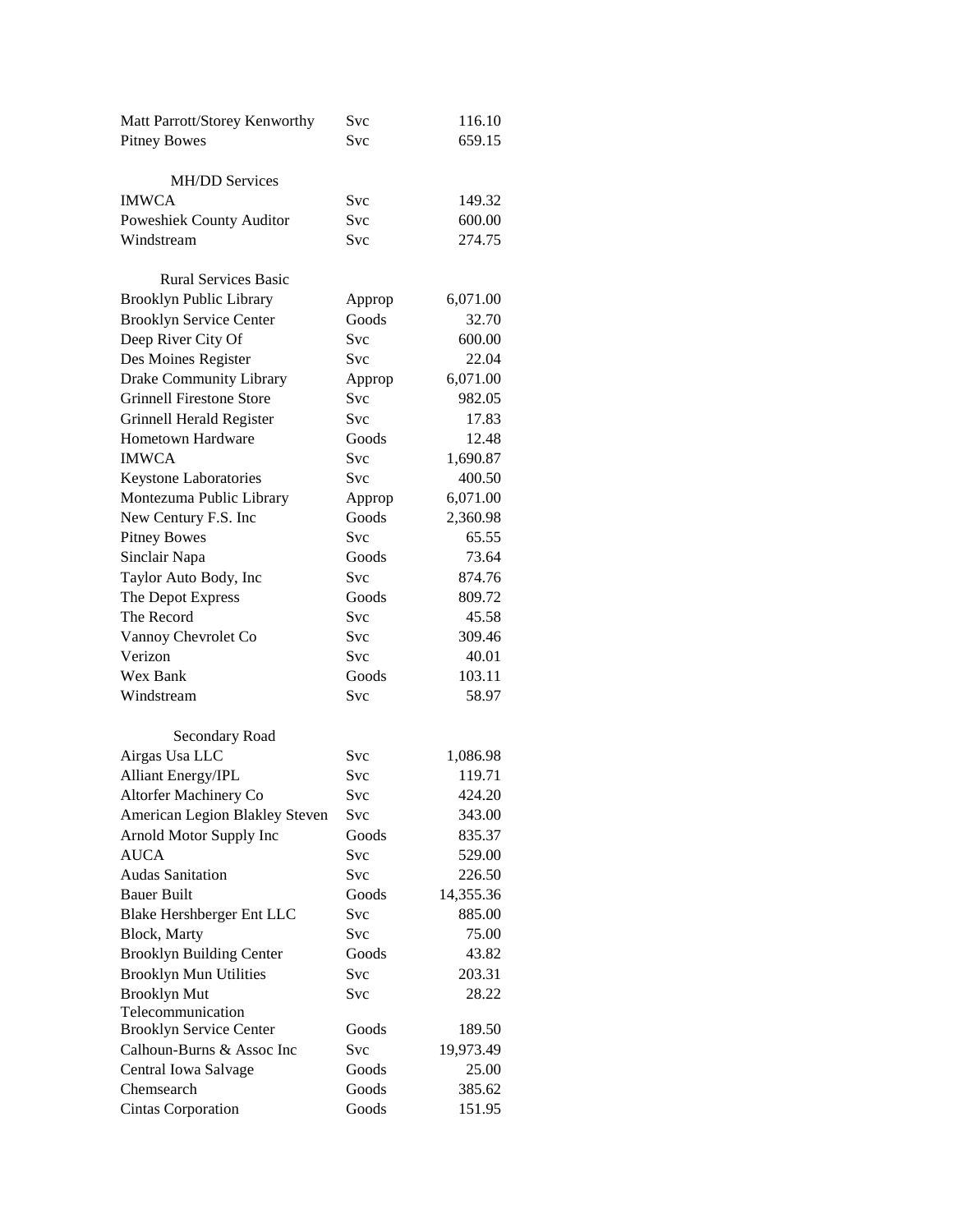| Deep River City Of                                               | Svc        | 54.36     |
|------------------------------------------------------------------|------------|-----------|
| Des Moines Register                                              | Svc        | 555.00    |
| Douds Stone LLC                                                  | Goods      | 8,329.25  |
| Dysart Tire & Service, Inc.                                      | Svc/Goods  | 21.89     |
| Electrical Engineering & Equip                                   | Svc        | 250.00    |
| <b>Fastenal Company</b>                                          | Goods      | 884.18    |
| Grinnell City Of                                                 | <b>Svc</b> | 36.24     |
| Grinnell Herald Register                                         | Svc        | 410.49    |
| <b>Grinnell Implement Store</b>                                  | Goods      | 170.30    |
| Halls Feed & Seed                                                | Goods      | 58.35     |
| Hoffstetter, Tanner                                              | Svc        | 783.79    |
| <b>Hometown Hardware</b>                                         | Goods      | 28.01     |
| <b>IMWCA</b>                                                     | Svc        | 4,748.46  |
| Independent Salt Co                                              | Goods      | 52,252.01 |
| Iowa County Engineer                                             | Svc        | 68,047.12 |
| <b>Iowa Prison Industries</b>                                    | Goods      | 3,045.00  |
| John Deere Financial                                             | Goods      | 667.74    |
| Key Cooperative                                                  | Svc        | 562.89    |
| Krivachek, David                                                 | Goods      | 55.99     |
| Liebovich Steel & Aluminum                                       | Goods      | 1,103.89  |
| Co.                                                              | Goods      | 1,223.34  |
| Lowry Equipment Inc<br><b>Manatts</b> Inc                        | Goods      | 1,150.65  |
|                                                                  | Goods      | 2,459.72  |
| Martin Equipment Of Il, Inc.<br><b>Martin Marietta Materials</b> | Goods      | 62,549.61 |
| <b>MCI</b>                                                       | Svc        | 34.15     |
| Mid American Energy                                              | Svc        | 184.49    |
| Montezuma Municipal Utilities                                    | Svc        | 337.46    |
| Morrison Enterprises Inc                                         | Goods/Svc  | 1,786.72  |
| MPE Equipment Services, Inc                                      | Goods      | 1,673.89  |
| Mutual Wheel Co                                                  | Goods      | 348.45    |
| Napa Auto Parts                                                  | Goods      | 189.22    |
| <b>Pitney Bowes</b>                                              | Svc        | 3.00      |
| Pow Co Employee Health Plan                                      | Svc        | 1,921.12  |
| <b>Tr</b>                                                        |            |           |
| Poweshiek Water Assn                                             | Svc        | 111.00    |
| <b>Quill Corporation</b>                                         | Goods      | 5.17      |
| Racom Corporation                                                | Svc/Goods  | 562.00    |
| Sadler Power Train                                               | Goods      | 979.08    |
| Sinclair Napa                                                    | Goods      | 418.44    |
| Sioux City Truck Sales, Inc.                                     | Goods      | 1,109.02  |
| Snap On Tools                                                    | Goods      | 38.75     |
| Tama County Highway Dept                                         | <b>Svc</b> | 23,980.54 |
| Team Services Inc                                                | Svc        | 8,530.00  |
| The Railroad Yard Inc                                            | Goods      | 27,990.00 |
| The Record                                                       | Svc        | 90.00     |
| Tifco Industries, Inc.                                           | Goods      | 596.45    |
| Verizon Connect Nwf Inc                                          | Svc        | 2,396.12  |
| Victor Lumber Co                                                 | Goods      | 842.11    |
| Victor Oil, Inc.                                                 | Svc        | 11,213.68 |
| Wex Bank                                                         | Goods      | 1,837.97  |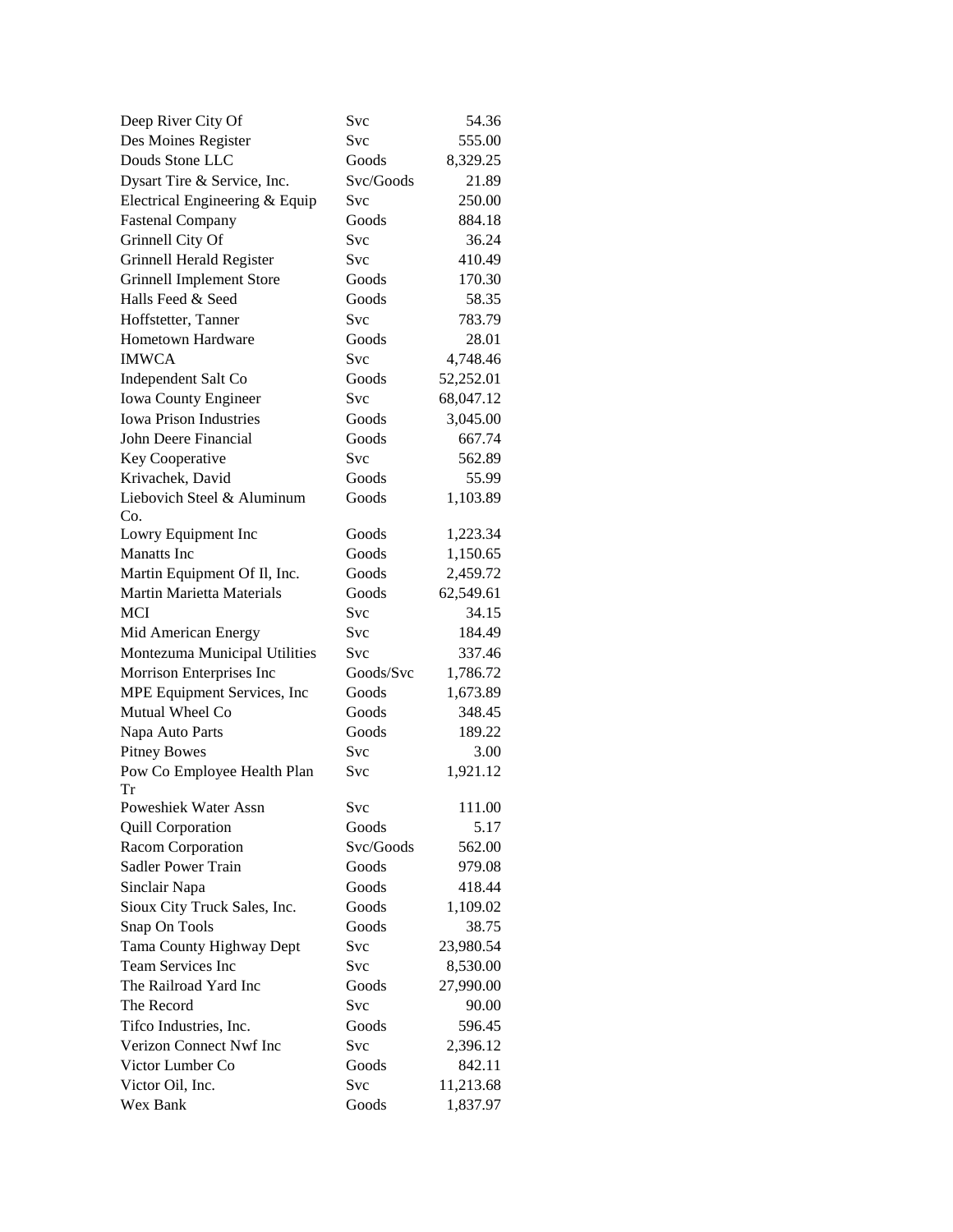| Windstream                         | Svc        | 420.83    |
|------------------------------------|------------|-----------|
| Ziegler Inc                        | Goods      | 938.60    |
|                                    |            |           |
| Recorder's Records Management      |            |           |
| <b>US Records Midwest</b>          | Goods      | 447.59    |
|                                    |            |           |
| Co Conservation Land Acq Trust     |            |           |
| Manatts, Inc.                      | Goods      | 10,712.32 |
|                                    |            |           |
| Sheriff Commissary                 |            |           |
| <b>Bob Barker Co Inc.</b>          | Goods      | 101.97    |
| <b>Swanson Services Corp</b>       | Goods      | 1,805.19  |
| Watts Technologies Inc             | Goods      | 210.00    |
|                                    |            |           |
| <b>Emergency Management Agency</b> |            |           |
| <b>IMWCA</b>                       | Svc        | 78.73     |
| Matt Parrott/Storey Kenworthy      | Goods      | 45.91     |
| Mid American Energy                | Svc        | 118.34    |
| Paul, Brian                        | Svc        | 45.01     |
| The Depot Express                  | Goods      | 209.98    |
| <b>US Bank Equipment Finance</b>   | Svc        | 15.00     |
| Verizon                            | <b>Svc</b> | 40.01     |
| W S Darley & Co                    | Goods      | 1,984.15  |
| Windstream                         | Svc        | 219.39    |
|                                    |            |           |
| E-911                              |            |           |
| Alliant Energy/IPL                 | Svc        | 94.21     |
| <b>Brooklyn Mut</b>                | Svc        | 214.20    |
| Telecommunication                  |            |           |
| Century Link                       | Svc        | 611.95    |
| Cooperative Telephone Co           | <b>Svc</b> | 309.48    |
| Disney-Bruggeman, Dawn             | Svc/Mil    | 2,423.62  |
| Lowry Electric                     | Svc        | 399.96    |
| Searsboro Telephone Co             | <b>Svc</b> | 2,599.17  |
| Verizon                            | Svc        | 280.07    |
| Windstream                         | Svc        | 1,529.43  |
| Windstream Communication           | Svc        | 1,829.38  |
|                                    |            |           |
| Assessor                           |            |           |
| <b>IMWCA</b>                       | Svc        | 446.87    |
| Pow Co Employee Health Plan        | Svc        | 1,440.84  |
| Tr                                 |            |           |
| Schneider Geospatial               | Svc        | 2,325.00  |
| Windstream                         | Svc        | 61.76     |

2 ayes. Motion carried.

Moved by Dawley, 2<sup>nd</sup> by Doty to approve Certificate of Appointment for Kevin Kilmer, Secondary Road Motor Grader Operator, effective September 14, 2020; rate of pay \$22.69 per hour. 2 ayes. Motion carried.

Moved by Dawley, 2nd by Doty to approve Utility Permit #21-05U to Poweshiek Water Association for work in Section 24, Madison Township. 2 ayes. Motion carried.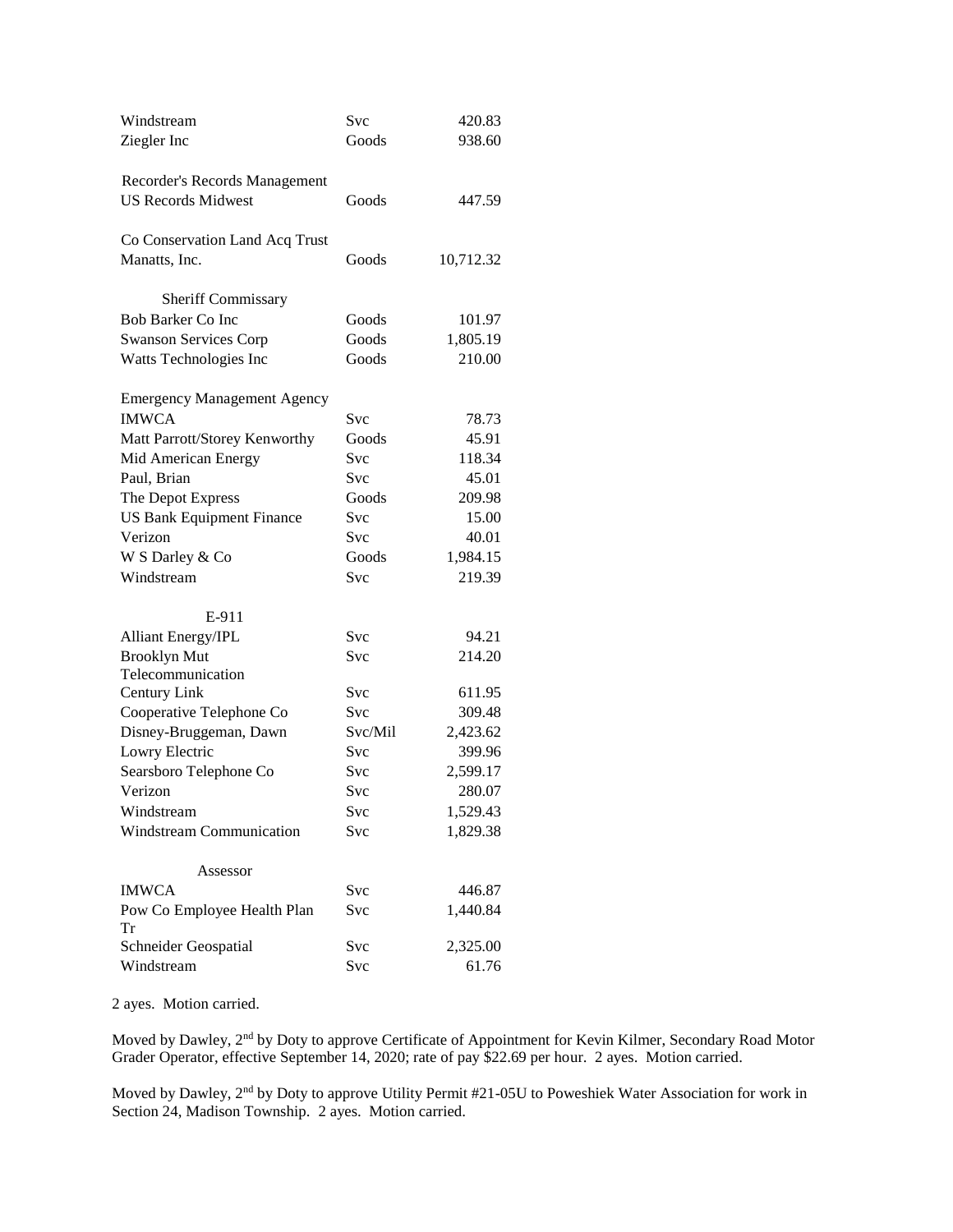8:45 a.m. Tom Kriegel, Sheriff joined the meeting.

Doty stated he attended the Poweshiek County Conservation board meeting and 8<sup>th</sup> Judicial District Court meeting this week.

Dawley stated she attended the board of health meeting this week.

9:22 a.m. Moved by Dawley, 2nd by Doty to adjourn. 2 ayes. Motion carried.

\_\_\_\_\_\_\_\_\_\_\_\_\_\_\_\_\_\_\_\_\_\_\_\_\_\_\_\_\_\_\_\_\_\_\_ \_\_\_\_\_\_\_\_\_\_\_\_\_\_\_\_\_\_\_\_\_\_\_\_\_\_\_

Melissa Eilander, Poweshiek County Auditor Jason Roudabush, Chairman

#### September 14, 2020

Board met in regular session at 8:30 a.m. Members present Jason Roudabush, Merle Doty, and Diana Dawley.

Chairman Roudabush led the pledge of allegiance.

Moved by Doty, 2<sup>nd</sup> by Dawley to approve agenda. 3 ayes. Motion carried.

Moved by Dawley, 2nd by Doty to approve Utility Permit #21-06U to Poweshiek County Water Association for work in Section 14, Madison Township. 3 ayes. Motion carried.

Moved by Doty, 2nd by Dawley to approve Resolution #2021-4 a resolution requesting reimbursement from the Iowa COVID-19 Government Relief Fund. 3 ayes. Motion carried.

### **RESOLUTION #2021-4**

# **RESOLUTION REQUESTING REIMBURSEMENT FROM THE IOWA COVID-19 GOVERNMENT RELIEF FUND**

A resolution by Poweshiek County to request reimbursement for eligible costs related to the COVID-19 public health emergency from the Iowa COVID-19 Government Relief Fund.

**WHEREAS**, the United States Congress approved the Coronavirus Aid, Relief, and Economic Security (CARES) Act to provide economic relief related to the COVID-19 pandemic.

**WHEREAS,** Governor Kim Reynolds allocated \$125 million of the State of Iowa's CARES Act funding to local governments for direct expenses incurred in response to the COVID-19 emergency.

**WHEREAS,** local government funding reimbursements may be used only for necessary expenditures incurred due to the COVID-19 pandemic, were not accounted for in the current fiscal year county budget, were incurred during the period of March 1, 2020 through December 30, 2020 and have not been reimbursed from other sources.

**NOW, THEREFORE BE IT RESOLVED**, Poweshiek County requests reimbursement of \$227,482.71 in eligible expenditures in response to the COVID-19 public health emergency.

**BE IT FURTHER RESOLVED**, Poweshiek County affirms that the above requests for reimbursement follow all formal published Federal and State of Iowa guidance on how the funds should be spent, and understand if the reimbursements are misrepresented, the local government will be liable for any applicable penalty and interest.

HEREBY RESOLVED but the Board of Supervisors for Poweshiek County on this 14 day of September 2020.